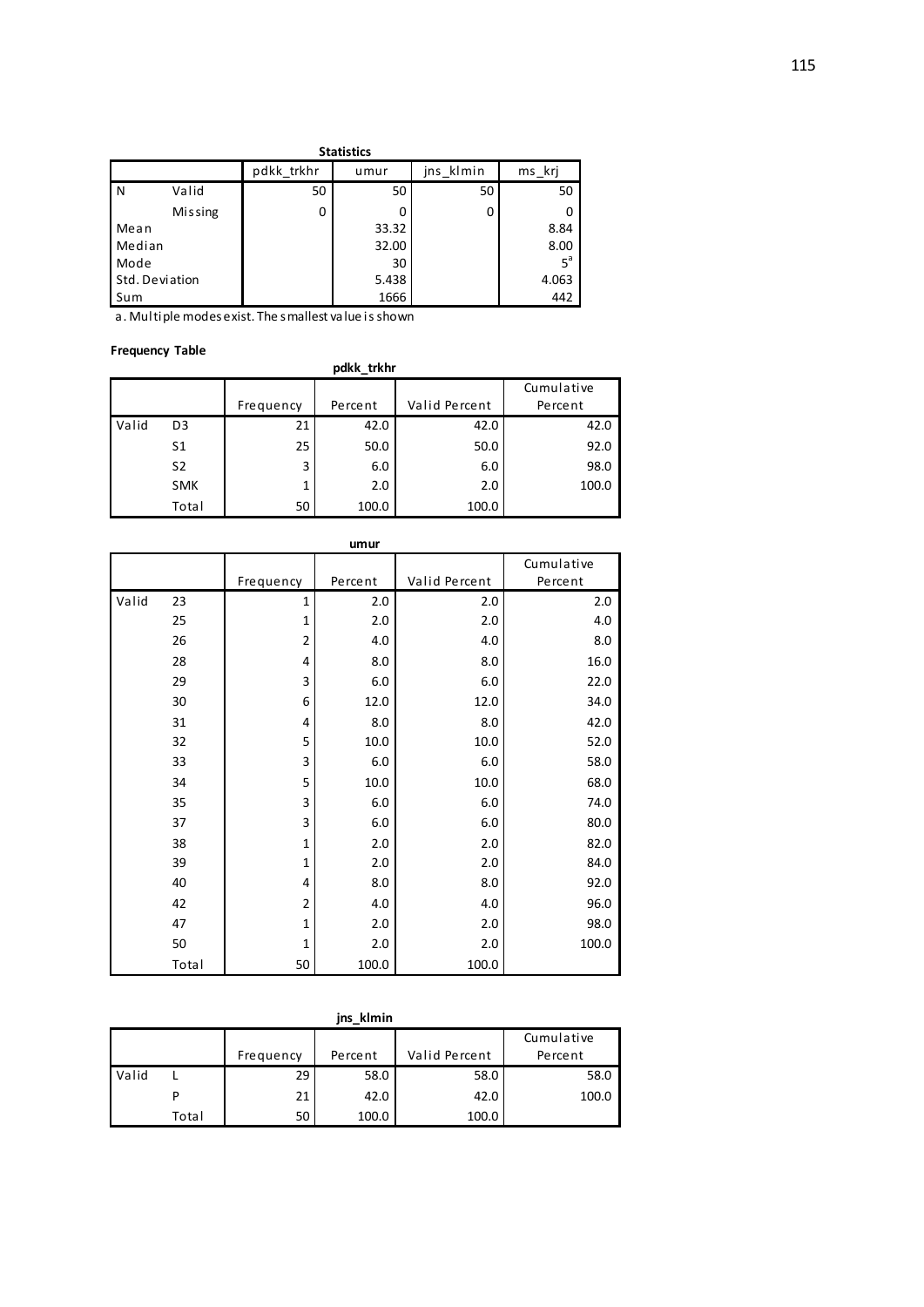|       | ms_krj |                |         |               |            |  |  |  |
|-------|--------|----------------|---------|---------------|------------|--|--|--|
|       |        |                |         |               | Cumulative |  |  |  |
|       |        | Frequency      | Percent | Valid Percent | Percent    |  |  |  |
| Valid | 3      | $\overline{2}$ | 4.0     | 4.0           | 4.0        |  |  |  |
|       | 4      | $\overline{2}$ | 4.0     | 4.0           | 8.0        |  |  |  |
|       | 5      | 7              | 14.0    | 14.0          | 22.0       |  |  |  |
|       | 6      | $\overline{7}$ | 14.0    | 14.0          | 36.0       |  |  |  |
|       | 7      | 5              | 10.0    | 10.0          | 46.0       |  |  |  |
|       | 8      | 5              | 10.0    | 10.0          | 56.0       |  |  |  |
|       | 9      | 5              | 10.0    | 10.0          | 66.0       |  |  |  |
|       | 10     | $\mathbf{1}$   | 2.0     | 2.0           | 68.0       |  |  |  |
|       | 11     | 4              | 8.0     | 8.0           | 76.0       |  |  |  |
|       | 12     | $\overline{2}$ | 4.0     | 4.0           | 80.0       |  |  |  |
|       | 13     | 3              | 6.0     | 6.0           | 86.0       |  |  |  |
|       | 14     | $\overline{2}$ | 4.0     | 4.0           | 90.0       |  |  |  |
|       | 15     | 2              | 4.0     | 4.0           | 94.0       |  |  |  |
|       | 18     | $\overline{2}$ | 4.0     | 4.0           | 98.0       |  |  |  |
|       | 20     | $\mathbf{1}$   | 2.0     | 2.0           | 100.0      |  |  |  |
|       | Total  | 50             | 100.0   | 100.0         |            |  |  |  |

|                |                | $x1_1$ | $x1_2$ | $x1_3$ | $x1_4$ | $x1_{5}$ | x1_tot |
|----------------|----------------|--------|--------|--------|--------|----------|--------|
| $\overline{N}$ | Valid          | 50     | 50     | 50     | 50     | 50       | 50     |
|                | <b>Missing</b> |        | 0      | 0      | 0      |          | 0      |
| Mean           |                | 4.20   | 4.02   | 4.20   | 4.02   | 3.98     | 20.42  |
| Median         |                | 4.00   | 4.00   | 4.00   | 4.00   | 4.00     | 22.00  |
| Mode           |                |        | 4      | 4      | 4      |          | 22     |
|                | Std. Deviation | .700   | .769   | .700   | .769   | .622     | 2.836  |
| Sum            |                | 210    | 201    | 210    | 201    | 199      | 1021   |

#### **Frequency Table**

**x1\_1**

|       |       |           |         |               | Cumulative |
|-------|-------|-----------|---------|---------------|------------|
|       |       | Frequency | Percent | Valid Percent | Percent    |
| Valid | 3     |           | 16.0    | 16.0          | 16.0       |
|       |       | 24        | 48.0    | 48.0          | 64.0       |
|       |       | 18        | 36.0    | 36.0          | 100.0      |
|       | Total | 50        | 100.0   | 100.0         |            |

|       |       |           |         |               | Cumulative |
|-------|-------|-----------|---------|---------------|------------|
|       |       | Frequency | Percent | Valid Percent | Percent    |
| Valid | 2     | 3         | 6.0     | 6.0           | 6.0        |
|       |       | 5         | 10.0    | 10.0          | 16.0       |
|       | 4     | 30        | 60.0    | 60.0          | 76.0       |
|       |       | 12        | 24.0    | 24.0          | 100.0      |
|       | Total | 50        | 100.0   | 100.0         |            |

**x1\_2**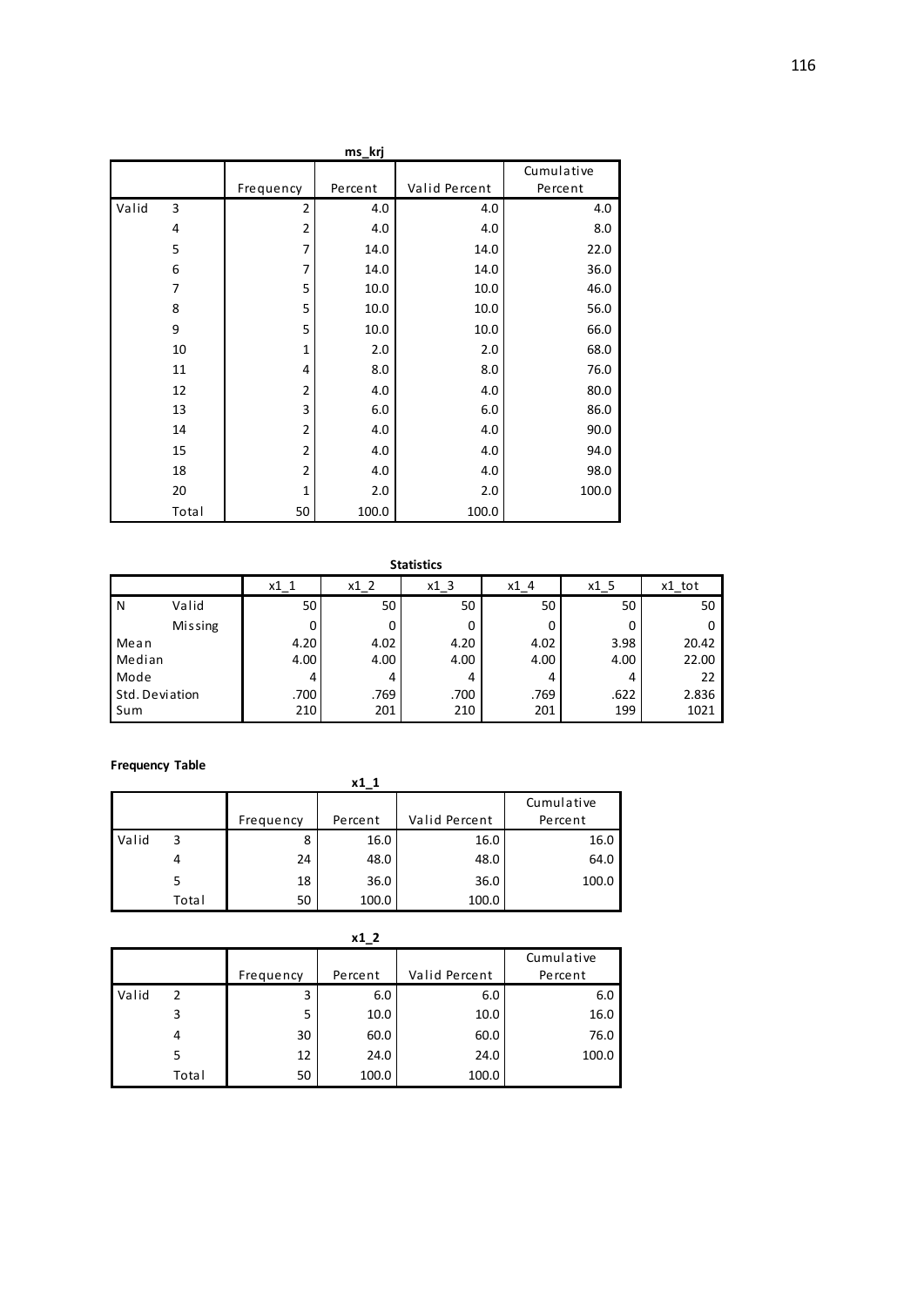|       | x13   |           |         |               |            |  |  |  |
|-------|-------|-----------|---------|---------------|------------|--|--|--|
|       |       |           |         |               | Cumulative |  |  |  |
|       |       | Frequency | Percent | Valid Percent | Percent    |  |  |  |
| Valid | 3     | 8         | 16.0    | 16.0          | 16.0       |  |  |  |
|       |       | 24        | 48.0    | 48.0          | 64.0       |  |  |  |
|       |       | 18        | 36.0    | 36.0          | 100.0      |  |  |  |
|       | Total | 50        | 100.0   | 100.0         |            |  |  |  |

|       | x14   |           |         |               |                       |  |  |  |
|-------|-------|-----------|---------|---------------|-----------------------|--|--|--|
|       |       | Frequency | Percent | Valid Percent | Cumulative<br>Percent |  |  |  |
| Valid | 2     | 3         | 6.0     | 6.0           | 6.0                   |  |  |  |
|       | 3     | 5         | 10.0    | 10.0          | 16.0                  |  |  |  |
|       | 4     | 30        | 60.0    | 60.0          | 76.0                  |  |  |  |
|       | 5     | 12        | 24.0    | 24.0          | 100.0                 |  |  |  |
|       | Total | 50        | 100.0   | 100.0         |                       |  |  |  |

|       | x1 <sub>5</sub> |           |         |               |                       |  |  |  |
|-------|-----------------|-----------|---------|---------------|-----------------------|--|--|--|
|       |                 | Frequency | Percent | Valid Percent | Cumulative<br>Percent |  |  |  |
| Valid | $\mathcal{P}$   | 1         | 2.0     | 2.0           | 2.0                   |  |  |  |
|       | 3               |           | 14.0    | 14.0          | 16.0                  |  |  |  |
|       | 4               | 34        | 68.0    | 68.0          | 84.0                  |  |  |  |
|       | 5               | 8         | 16.0    | 16.0          | 100.0                 |  |  |  |
|       | Total           | 50        | 100.0   | 100.0         |                       |  |  |  |

### **Correlations**

|        | <b>Correlations</b>  |                   |           |                   |           |        |                      |  |  |
|--------|----------------------|-------------------|-----------|-------------------|-----------|--------|----------------------|--|--|
|        |                      | $x1_1$            | $x1_2$    | $x1_3$            | $x1_4$    | $x1_5$ | x1_tot               |  |  |
| $x1_1$ | Pears on Correlation | 1                 | $.372$ ** | 1.000             | $.372$ ** | .478   | $.800^{\circ}$       |  |  |
|        | Sig. (2-tailed)      |                   | .008      | .000              | .008      | .000   | .000                 |  |  |
|        | N                    | 50                | 50        | 50                | 50        | 50     | 50                   |  |  |
| $x1_2$ | Pears on Correlation | .372              | 1         | .372              | 1.000     | .470   | $.829$ <sup>-1</sup> |  |  |
|        | Sig. (2-tailed)      | .008              |           | .008              | .000      | .001   | .000                 |  |  |
|        | N                    | 50                | 50        | 50                | 50        | 50     | 50                   |  |  |
| $x1_3$ | Pears on Correlation | 1.000             | .372      |                   | .372      | .478   | .800 <sup>°</sup>    |  |  |
|        | $Sig. (2-tailed)$    | .000              | .008      |                   | .008      | .000   | .000                 |  |  |
|        | N                    | 50                | 50        | 50                | 50        | 50     | 50                   |  |  |
| $x1_4$ | Pears on Correlation | .372              | 1.000     | .372              | 1         | .470   | .829                 |  |  |
|        | Sig. (2-tailed)      | .008              | .000      | .008              |           | .001   | .000                 |  |  |
|        | N                    | 50                | 50        | 50                | 50        | 50     | 50                   |  |  |
| $x1_5$ | Pears on Correlation | .478              | .470      | .478              | .470      |        | .710                 |  |  |
|        | Sig. (2-tailed)      | .000              | .001      | .000              | .001      |        | .000                 |  |  |
|        | N                    | 50                | 50        | 50                | 50        | 50     | 50                   |  |  |
| x1 tot | Pears on Correlation | .800 <sup>7</sup> | .829      | .800 <sup>°</sup> | .829      | .710   | 1                    |  |  |
|        | Sig. (2-tailed)      | .000              | .000      | .000              | .000      | .000   |                      |  |  |
|        | N                    | 50                | 50        | 50                | 50        | 50     | 50                   |  |  |

\*\*. Correlation is significant at the 0.01 level (2-tailed).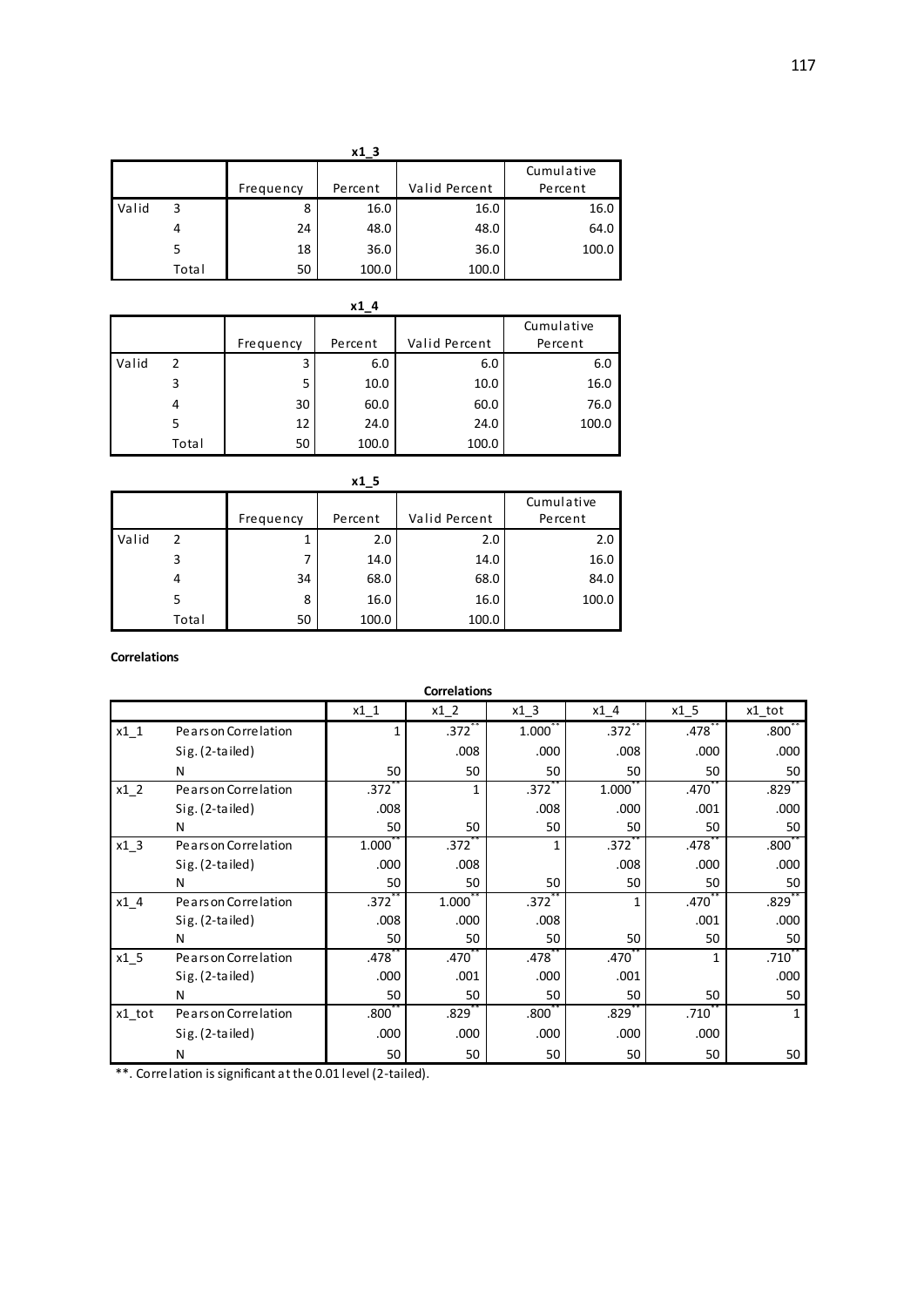| <b>Reliability Statistics</b> |              |            |  |  |  |  |
|-------------------------------|--------------|------------|--|--|--|--|
|                               |              |            |  |  |  |  |
|                               |              |            |  |  |  |  |
|                               | Standardized |            |  |  |  |  |
| Cronbach's Alpha              | I te ms      | N of Items |  |  |  |  |
| .805                          |              |            |  |  |  |  |

|                | <b>Statistics</b>                                             |      |      |      |      |      |       |  |  |  |
|----------------|---------------------------------------------------------------|------|------|------|------|------|-------|--|--|--|
|                | $x2_3$<br>$x2_2$<br>$x2_4$<br>x2_tot<br>$x^2$ $1$<br>$x2_{5}$ |      |      |      |      |      |       |  |  |  |
| N              | Valid                                                         | 50   | 50   | 50   | 50   | 50   | 50    |  |  |  |
|                | <b>Missing</b>                                                |      | 0    | 0    | 0    | 0    | 0     |  |  |  |
| Mean           |                                                               | 3.98 | 3.84 | 3.94 | 3.94 | 4.10 | 19.80 |  |  |  |
| Median         |                                                               | 4.00 | 4.00 | 4.00 | 4.00 | 4.00 | 21.00 |  |  |  |
| Mode           |                                                               |      | 4    | 4    | 4    | 4    | 21    |  |  |  |
| Std. Deviation |                                                               | .622 | .618 | .843 | .843 | .707 | 2.763 |  |  |  |
| Sum            |                                                               | 199  | 192  | 197  | 197  | 205  | 990   |  |  |  |

**Frequency Table**

|       | x2 1  |           |         |               |            |  |  |  |  |  |
|-------|-------|-----------|---------|---------------|------------|--|--|--|--|--|
|       |       |           |         |               | Cumulative |  |  |  |  |  |
|       |       | Frequency | Percent | Valid Percent | Percent    |  |  |  |  |  |
| Valid | 2     |           | 2.0     | 2.0           | 2.0        |  |  |  |  |  |
|       | 3     | 7         | 14.0    | 14.0          | 16.0       |  |  |  |  |  |
|       | 4     | 34        | 68.0    | 68.0          | 84.0       |  |  |  |  |  |
|       | 5     | 8         | 16.0    | 16.0          | 100.0      |  |  |  |  |  |
|       | Total | 50        | 100.0   | 100.0         |            |  |  |  |  |  |

|       | $x2_2$ |           |         |               |                       |  |  |  |  |  |
|-------|--------|-----------|---------|---------------|-----------------------|--|--|--|--|--|
|       |        | Frequency | Percent | Valid Percent | Cumulative<br>Percent |  |  |  |  |  |
| Valid |        |           | 2.0     | 2.0           | 2.0                   |  |  |  |  |  |
|       |        | 1         | 2.0     | 2.0           | 4.0                   |  |  |  |  |  |
|       | 3      | 5         | 10.0    | 10.0          | 14.0                  |  |  |  |  |  |
|       | 4      | 41        | 82.0    | 82.0          | 96.0                  |  |  |  |  |  |
|       | 5      | 2         | 4.0     | 4.0           | 100.0                 |  |  |  |  |  |
|       | Total  | 50        | 100.0   | 100.0         |                       |  |  |  |  |  |

|       | $x2_3$ |           |         |               |                       |  |  |  |  |  |
|-------|--------|-----------|---------|---------------|-----------------------|--|--|--|--|--|
|       |        | Frequency | Percent | Valid Percent | Cumulative<br>Percent |  |  |  |  |  |
| Valid | 1      |           | 2.0     | 2.0           | 2.0                   |  |  |  |  |  |
|       | 2      |           | 2.0     | 2.0           | 4.0                   |  |  |  |  |  |
|       | 3      | 10        | 20.0    | 20.0          | 24.0                  |  |  |  |  |  |
|       | 4      | 26        | 52.0    | 52.0          | 76.0                  |  |  |  |  |  |
|       | 5      | 12        | 24.0    | 24.0          | 100.0                 |  |  |  |  |  |
|       | Total  | 50        | 100.0   | 100.0         |                       |  |  |  |  |  |

118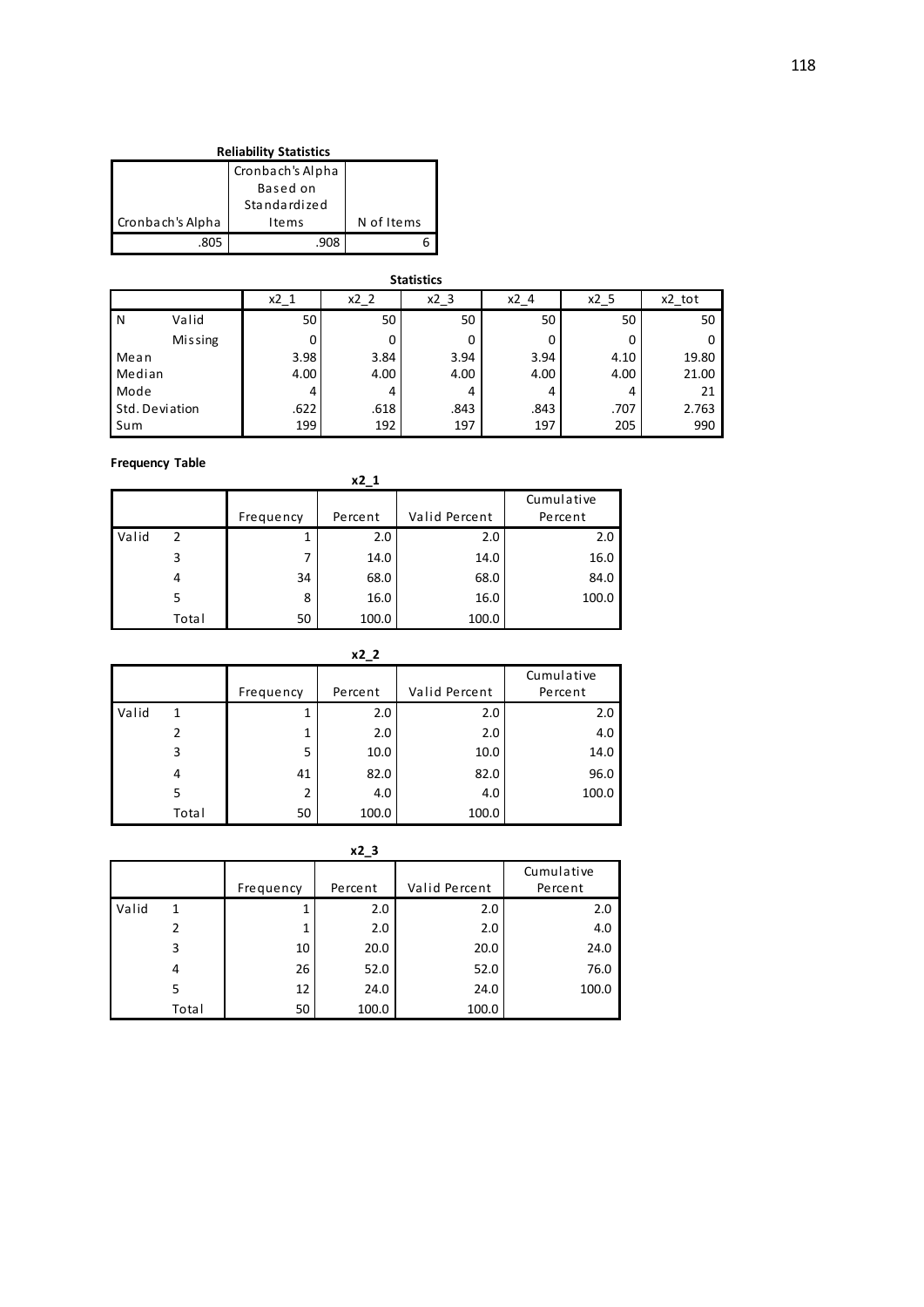|       | x2 4  |           |         |               |                       |  |  |  |  |  |
|-------|-------|-----------|---------|---------------|-----------------------|--|--|--|--|--|
|       |       | Frequency | Percent | Valid Percent | Cumulative<br>Percent |  |  |  |  |  |
| Valid | 1     | 1         | 2.0     | 2.0           | 2.0                   |  |  |  |  |  |
|       | 2     | 1         | 2.0     | 2.0           | 4.0                   |  |  |  |  |  |
|       | 3     | 10        | 20.0    | 20.0          | 24.0                  |  |  |  |  |  |
|       | 4     | 26        | 52.0    | 52.0          | 76.0                  |  |  |  |  |  |
|       | 5     | 12        | 24.0    | 24.0          | 100.0                 |  |  |  |  |  |
|       | Total | 50        | 100.0   | 100.0         |                       |  |  |  |  |  |

|       | x2 5  |           |         |               |            |  |  |  |  |  |
|-------|-------|-----------|---------|---------------|------------|--|--|--|--|--|
|       |       |           |         |               | Cumulative |  |  |  |  |  |
|       |       | Frequency | Percent | Valid Percent | Percent    |  |  |  |  |  |
| Valid | 2     |           | 2.0     | 2.0           | 2.0        |  |  |  |  |  |
|       | 3     |           | 14.0    | 14.0          | 16.0       |  |  |  |  |  |
|       | 4     | 28        | 56.0    | 56.0          | 72.0       |  |  |  |  |  |
|       | 5     | 14        | 28.0    | 28.0          | 100.0      |  |  |  |  |  |
|       | Total | 50        | 100.0   | 100.0         |            |  |  |  |  |  |

| <b>Correlations</b> |                      |                      |                   |        |                   |        |             |  |  |
|---------------------|----------------------|----------------------|-------------------|--------|-------------------|--------|-------------|--|--|
|                     |                      | $x2_1$               | $x2_2$            | $x2_3$ | $x2_4$            | $x2_5$ | x2_tot      |  |  |
| $x^2$ 1             | Pears on Correlation |                      | .363 <sup>°</sup> | .348   | .348              | .422   | .627        |  |  |
|                     | Sig. (2-tailed)      |                      | .010              | .013   | .013              | .002   | .000        |  |  |
|                     | N                    | 50                   | 50                | 50     | 50                | 50     | 50          |  |  |
| $x2_2$              | Pears on Correlation | .363                 | 1                 | .608   | .608              | .318   | .758        |  |  |
|                     | Sig. (2-tailed)      | .010                 |                   | .000   | .000              | .025   | .000        |  |  |
|                     | N                    | 50                   | 50                | 50     | 50                | 50     | 50          |  |  |
| $x2$ 3              | Pears on Correlation | .348 <sup>°</sup>    | .608 <sup>°</sup> | 1      | 1.000             | .250   | $.889^{**}$ |  |  |
|                     | Sig. (2-tailed)      | .013                 | .000              |        | .000              | .080   | .000        |  |  |
|                     | N                    | 50                   | 50                | 50     | 50                | 50     | 50          |  |  |
| $x2_4$              | Pears on Correlation | .348                 | .608              | 1.000  | 1                 | .250   | .889        |  |  |
|                     | $Sig. (2-tailed)$    | .013                 | .000              | .000   |                   | .080   | .000        |  |  |
|                     | N                    | 50                   | 50                | 50     | 50                | 50     | 50          |  |  |
| $x2_5$              | Pears on Correlation | .422                 | .318              | .250   | .250              |        | .575        |  |  |
|                     | Sig. (2-tailed)      | .002                 | .025              | .080   | .080              |        | .000        |  |  |
|                     | N                    | 50                   | 50                | 50     | 50                | 50     | 50          |  |  |
| x2_tot              | Pears on Correlation | $.627$ <sup>**</sup> | .758              | .889   | .889 <sup>°</sup> | .575   | 1           |  |  |
|                     | Sig. (2-tailed)      | .000                 | .000              | .000   | .000              | .000   |             |  |  |
|                     | N                    | 50                   | 50                | 50     | 50                | 50     | 50          |  |  |

\*. Correlation is significant at the 0.05 level (2-tailed).

#### **Reliability Statistics**

|                  | Cronbach's Alpha |            |
|------------------|------------------|------------|
|                  | Based on         |            |
|                  | Standardized     |            |
| Cronbach's Alpha | I te ms          | N of Items |
|                  |                  |            |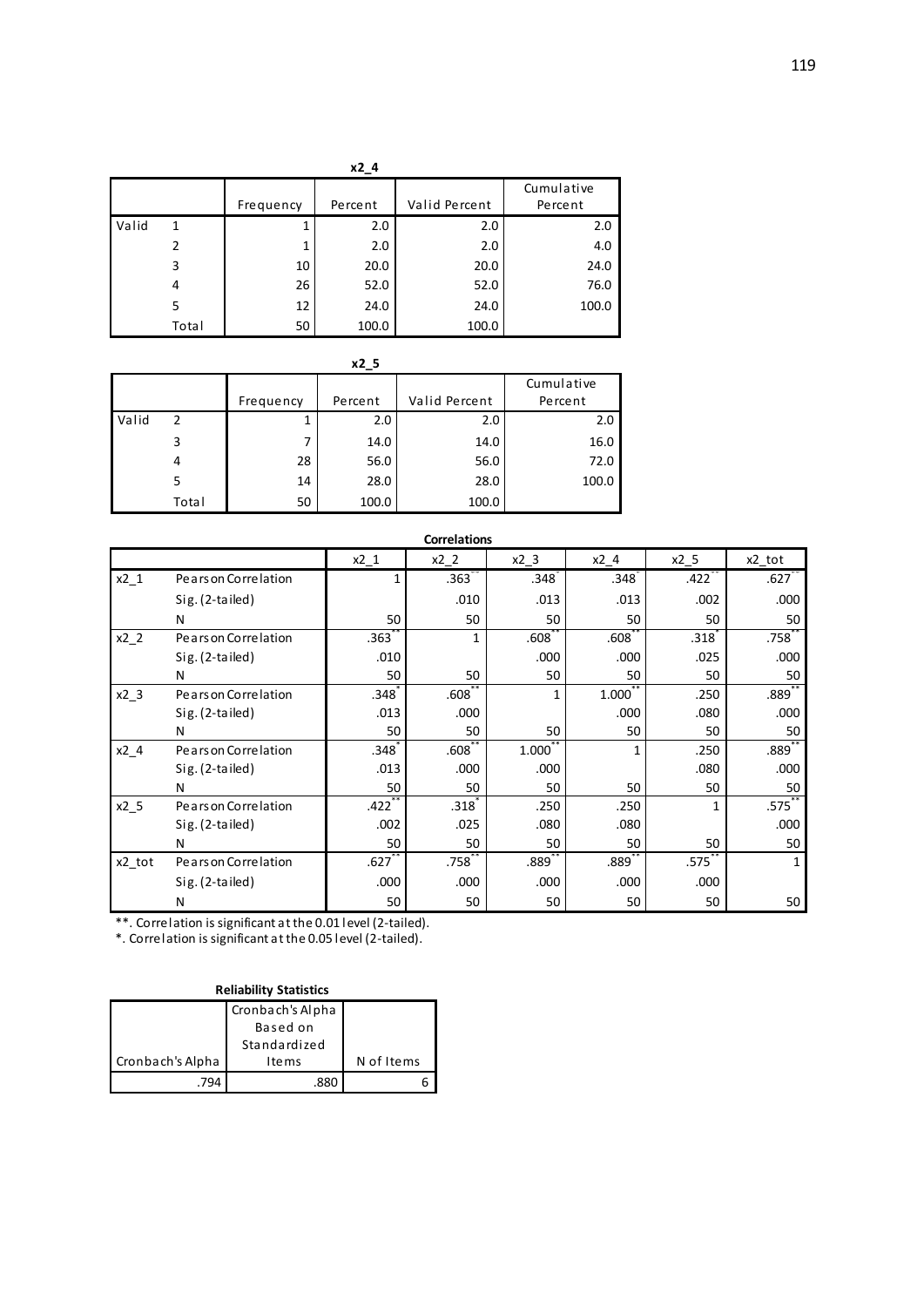#### **Frequencies**

|                | <b>Statistics</b>                                               |      |      |      |      |      |       |  |  |  |
|----------------|-----------------------------------------------------------------|------|------|------|------|------|-------|--|--|--|
|                | x3 3<br>$x3_1$<br>$x3_2$<br>x3 <sub>1</sub> 4<br>x3 5<br>x3 tot |      |      |      |      |      |       |  |  |  |
| N              | Valid                                                           | 50   | 50   | 50   | 50   | 50   | 50    |  |  |  |
|                | <b>Missing</b>                                                  |      | 0    | 0    | 0    |      | 0     |  |  |  |
| Mean           |                                                                 | 3.94 | 4.20 | 4.02 | 3.98 | 3.84 | 19.98 |  |  |  |
| Median         |                                                                 | 4.00 | 4.00 | 4.00 | 4.00 | 4.00 | 21.00 |  |  |  |
| Mode           |                                                                 | 4    | 4    | 4    | 4    | 4    | 21    |  |  |  |
| Std. Deviation |                                                                 | .712 | .700 | .769 | .622 | .618 | 2.454 |  |  |  |
| Sum            |                                                                 | 197  | 210  | 201  | 199  | 192  | 999   |  |  |  |

#### **Frequency Table**

| .     |       |           | x3 1    |               |                       |
|-------|-------|-----------|---------|---------------|-----------------------|
|       |       | Frequency | Percent | Valid Percent | Cumulative<br>Percent |
| Valid | 2     |           | 2.0     | 2.0           | 2.0                   |
|       | 3     | 11        | 22.0    | 22.0          | 24.0                  |
|       | 4     | 28        | 56.0    | 56.0          | 80.0                  |
|       | 5     | 10        | 20.0    | 20.0          | 100.0                 |
|       | Total | 50        | 100.0   | 100.0         |                       |

|       | x3 2  |           |         |               |            |  |  |  |  |  |
|-------|-------|-----------|---------|---------------|------------|--|--|--|--|--|
|       |       |           |         |               | Cumulative |  |  |  |  |  |
|       |       | Frequency | Percent | Valid Percent | Percent    |  |  |  |  |  |
| Valid | 3     | 8         | 16.0    | 16.0          | 16.0       |  |  |  |  |  |
|       | 4     | 24        | 48.0    | 48.0          | 64.0       |  |  |  |  |  |
|       |       | 18        | 36.0    | 36.0          | 100.0      |  |  |  |  |  |
|       | Total | 50        | 100.0   | 100.0         |            |  |  |  |  |  |

| $x3_3$ |       |           |         |               |                       |  |  |  |  |  |
|--------|-------|-----------|---------|---------------|-----------------------|--|--|--|--|--|
|        |       | Frequency | Percent | Valid Percent | Cumulative<br>Percent |  |  |  |  |  |
| Valid  | 2     | 3         | 6.0     | 6.0           | 6.0                   |  |  |  |  |  |
|        | 3     | 5         | 10.0    | 10.0          | 16.0                  |  |  |  |  |  |
|        | 4     | 30        | 60.0    | 60.0          | 76.0                  |  |  |  |  |  |
|        |       | 12        | 24.0    | 24.0          | 100.0                 |  |  |  |  |  |
|        | Total | 50        | 100.0   | 100.0         |                       |  |  |  |  |  |

|       | x3 4  |           |         |               |                       |  |  |  |  |  |
|-------|-------|-----------|---------|---------------|-----------------------|--|--|--|--|--|
|       |       | Frequency | Percent | Valid Percent | Cumulative<br>Percent |  |  |  |  |  |
| Valid | 2     |           | 2.0     | 2.0           | 2.0                   |  |  |  |  |  |
|       | 3     |           | 14.0    | 14.0          | 16.0                  |  |  |  |  |  |
|       | 4     | 34        | 68.0    | 68.0          | 84.0                  |  |  |  |  |  |
|       | 5     | 8         | 16.0    | 16.0          | 100.0                 |  |  |  |  |  |
|       | Total | 50        | 100.0   | 100.0         |                       |  |  |  |  |  |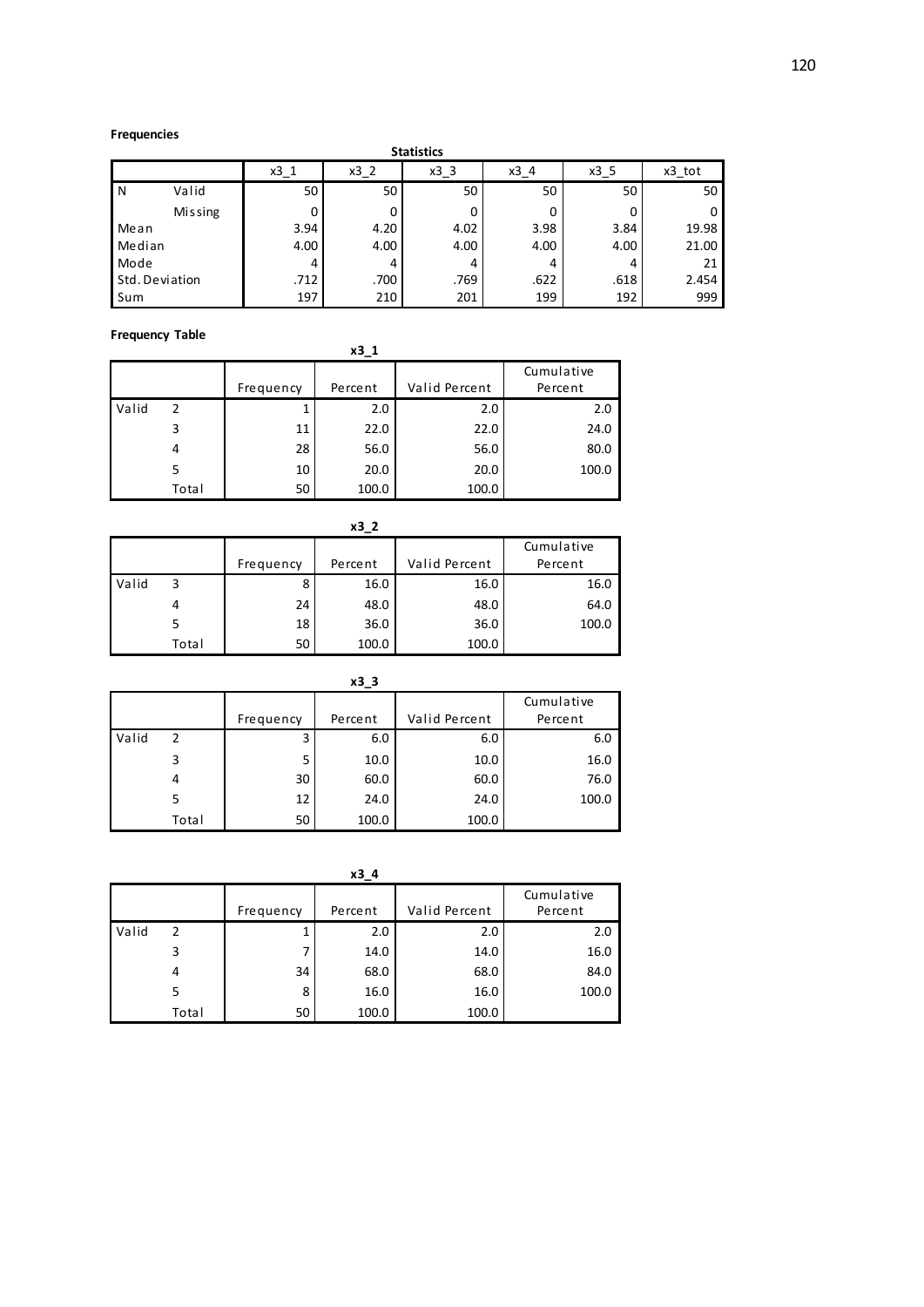|       | $x3_5$ |                |         |               |            |  |  |  |  |  |  |
|-------|--------|----------------|---------|---------------|------------|--|--|--|--|--|--|
|       |        |                |         |               | Cumulative |  |  |  |  |  |  |
|       |        | Frequency      | Percent | Valid Percent | Percent    |  |  |  |  |  |  |
| Valid | 1      | 1              | 2.0     | 2.0           | 2.0        |  |  |  |  |  |  |
|       |        | 1              | 2.0     | 2.0           | 4.0        |  |  |  |  |  |  |
|       | 3      | 5              | 10.0    | 10.0          | 14.0       |  |  |  |  |  |  |
|       | 4      | 41             | 82.0    | 82.0          | 96.0       |  |  |  |  |  |  |
|       | 5      | $\overline{2}$ | 4.0     | 4.0           | 100.0      |  |  |  |  |  |  |
|       | Total  | 50             | 100.0   | 100.0         |            |  |  |  |  |  |  |

|        | <b>Correlations</b>  |      |                   |                   |                   |                   |              |  |  |  |
|--------|----------------------|------|-------------------|-------------------|-------------------|-------------------|--------------|--|--|--|
|        |                      | x3 1 | x3 2              | x3 3              | x3 4              | x3 5              | x3 tot       |  |  |  |
| $x3_1$ | Pears on Correlation | 1    | .639 <sup>°</sup> | .338 <sup>2</sup> | .366 <sup>2</sup> | .210              | .724         |  |  |  |
|        | Sig. (2-tailed)      |      | .000              | .016              | .009              | .144              | .000         |  |  |  |
|        | N                    | 50   | 50                | 50                | 50                | 50                | 50           |  |  |  |
| $x3_2$ | Pears on Correlation | .639 | 1                 | .372              | .478              | .311              | .787         |  |  |  |
|        | Sig. (2-tailed)      | .000 |                   | .008              | .000              | .028              | .000         |  |  |  |
|        | N                    | 50   | 50                | 50                | 50                | 50                | 50           |  |  |  |
| $x3_3$ | Pears on Correlation | .338 | .372              | 1                 | .470              | .350 <sup>2</sup> | $.725$ **    |  |  |  |
|        | Sig. (2-tailed)      | .016 | .008              |                   | .001              | .013              | .000         |  |  |  |
|        | N                    | 50   | 50                | 50                | 50                | 50                | 50           |  |  |  |
| x3 4   | Pears on Correlation | .366 | .478              | .470              | 1                 | .363              | **<br>.735   |  |  |  |
|        | Sig. (2-tailed)      | .009 | .000              | .001              |                   | .010              | .000         |  |  |  |
|        | N                    | 50   | 50                | 50                | 50                | 50                | 50           |  |  |  |
| $x3_5$ | Pears on Correlation | .210 | .311              | .350 <sup>7</sup> | .363 <sup>°</sup> | 1                 | $.603***$    |  |  |  |
|        | Sig. (2-tailed)      | .144 | .028              | .013              | .010              |                   | .000         |  |  |  |
|        | N                    | 50   | 50                | 50                | 50                | 50                | 50           |  |  |  |
| x3_tot | Pears on Correlation | .724 | .787              | .725              | .735              | .603              | $\mathbf{1}$ |  |  |  |
|        | Sig. (2-tailed)      | .000 | .000              | .000              | .000              | .000              |              |  |  |  |
|        | N                    | 50   | 50                | 50                | 50                | 50                | 50           |  |  |  |

\*. Correlation is significant at the 0.05 level (2-tailed).

| <b>Reliability Statistics</b> |                  |            |  |  |  |  |
|-------------------------------|------------------|------------|--|--|--|--|
|                               | Cronbach's Alpha |            |  |  |  |  |
|                               |                  |            |  |  |  |  |
|                               | Standardized     |            |  |  |  |  |
| Cronbach's Alpha              | <b>Items</b>     | N of Items |  |  |  |  |
| -783                          | 856              |            |  |  |  |  |

|        | ---------      |                 |       |       |      |       |       |  |  |
|--------|----------------|-----------------|-------|-------|------|-------|-------|--|--|
|        |                | y_1             | $y_2$ | $y_3$ | y_4  | $y_5$ | y_tot |  |  |
| N      | Valid          | 50 <sub>1</sub> | 50    | 50    | 50   | 50    | 50    |  |  |
|        | <b>Missing</b> |                 | 0     | 0     | 0    |       | 0     |  |  |
| Mean   |                | 4.20            | 4.02  | 3.98  | 3.84 | 4.10  | 20.14 |  |  |
| Median |                | 4.00            | 4.00  | 4.00  | 4.00 | 4.00  | 21.00 |  |  |
| Mode   |                |                 | 4     | 4     | 4    |       | 21    |  |  |
|        | Std. Deviation | .700            | .769  | .622  | .618 | .707  | 2.441 |  |  |
| Sum    |                | 210             | 201   | 199   | 192  | 205   | 1007  |  |  |

#### **Statistics**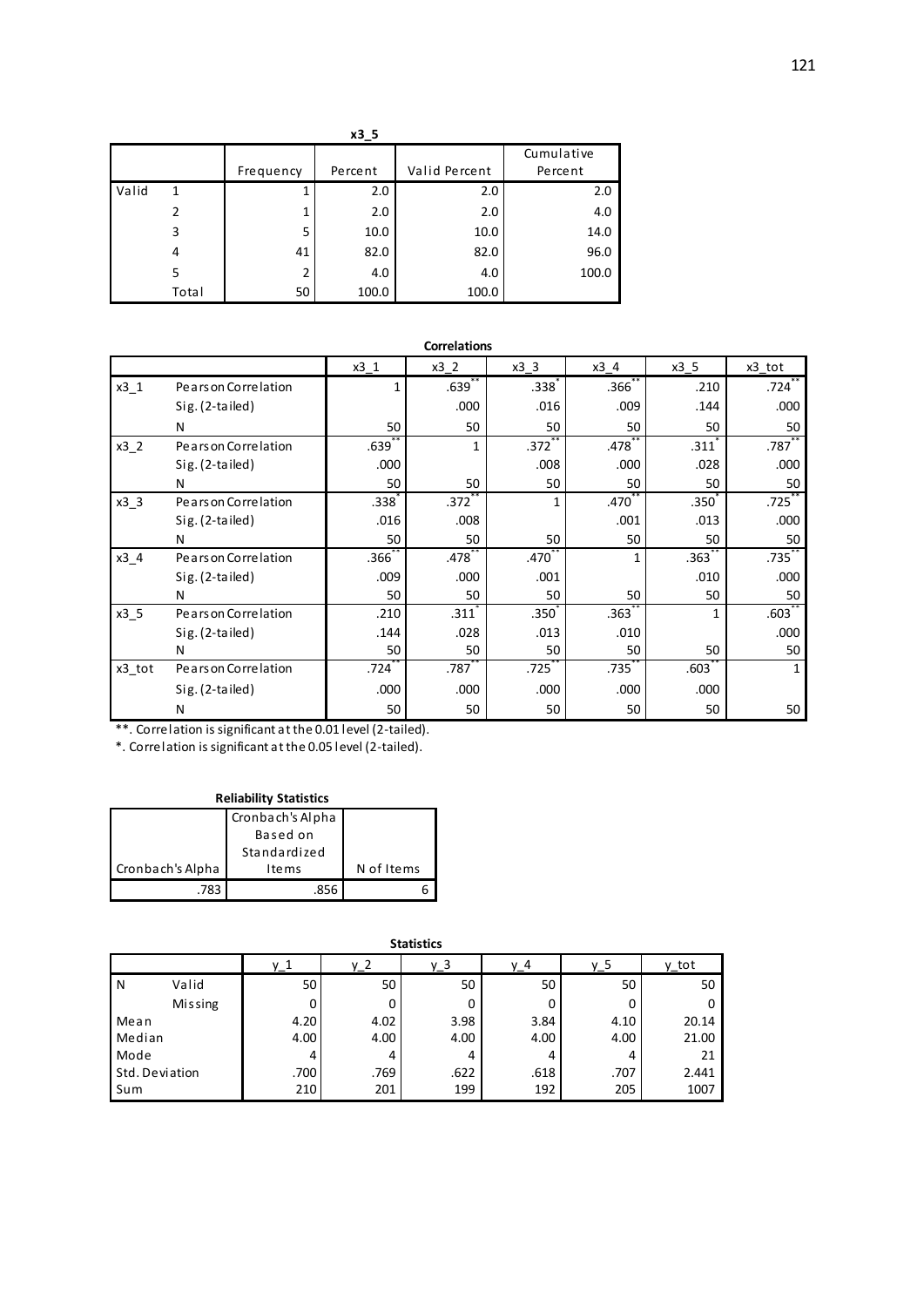| $y_1$ |       |           |         |               |            |  |  |  |  |
|-------|-------|-----------|---------|---------------|------------|--|--|--|--|
|       |       |           |         |               | Cumulative |  |  |  |  |
|       |       | Frequency | Percent | Valid Percent | Percent    |  |  |  |  |
| Valid | 3     | 8         | 16.0    | 16.0          | 16.0       |  |  |  |  |
|       | 4     | 24        | 48.0    | 48.0          | 64.0       |  |  |  |  |
|       |       | 18        | 36.0    | 36.0          | 100.0      |  |  |  |  |
|       | Total | 50        | 100.0   | 100.0         |            |  |  |  |  |

|       | $y_2$ |           |         |               |            |  |  |  |  |  |
|-------|-------|-----------|---------|---------------|------------|--|--|--|--|--|
|       |       |           |         |               | Cumulative |  |  |  |  |  |
|       |       | Frequency | Percent | Valid Percent | Percent    |  |  |  |  |  |
| Valid | 2     | 3         | 6.0     | 6.0           | 6.0        |  |  |  |  |  |
|       | 3     | 5         | 10.0    | 10.0          | 16.0       |  |  |  |  |  |
|       | 4     | 30        | 60.0    | 60.0          | 76.0       |  |  |  |  |  |
|       | 5     | 12        | 24.0    | 24.0          | 100.0      |  |  |  |  |  |
|       | Total | 50        | 100.0   | 100.0         |            |  |  |  |  |  |

| у_3   |       |           |         |               |            |  |  |  |  |  |
|-------|-------|-----------|---------|---------------|------------|--|--|--|--|--|
|       |       |           |         |               | Cumulative |  |  |  |  |  |
|       |       | Frequency | Percent | Valid Percent | Percent    |  |  |  |  |  |
| Valid | 2     |           | 2.0     | 2.0           | 2.0        |  |  |  |  |  |
|       | 3     |           | 14.0    | 14.0          | 16.0       |  |  |  |  |  |
|       | 4     | 34        | 68.0    | 68.0          | 84.0       |  |  |  |  |  |
|       | 5     | 8         | 16.0    | 16.0          | 100.0      |  |  |  |  |  |
|       | Total | 50        | 100.0   | 100.0         |            |  |  |  |  |  |

|       | y_4   |           |         |               |            |  |  |  |  |  |
|-------|-------|-----------|---------|---------------|------------|--|--|--|--|--|
|       |       |           |         |               | Cumulative |  |  |  |  |  |
|       |       | Frequency | Percent | Valid Percent | Percent    |  |  |  |  |  |
| Valid | 1     |           | 2.0     | 2.0           | 2.0        |  |  |  |  |  |
|       | 2     |           | 2.0     | 2.0           | 4.0        |  |  |  |  |  |
|       | 3     | 5         | 10.0    | 10.0          | 14.0       |  |  |  |  |  |
|       | 4     | 41        | 82.0    | 82.0          | 96.0       |  |  |  |  |  |
|       | 5     | 2         | 4.0     | 4.0           | 100.0      |  |  |  |  |  |
|       | Total | 50        | 100.0   | 100.0         |            |  |  |  |  |  |

|       |       |           | y_5     |               |            |
|-------|-------|-----------|---------|---------------|------------|
|       |       |           |         |               | Cumulative |
|       |       | Frequency | Percent | Valid Percent | Percent    |
| Valid | 2     |           | 2.0     | 2.0           | 2.0        |
|       | 3     | 7         | 14.0    | 14.0          | 16.0       |
|       | 4     | 28        | 56.0    | 56.0          | 72.0       |
|       | 5     | 14        | 28.0    | 28.0          | 100.0      |
|       | Total | 50        | 100.0   | 100.0         |            |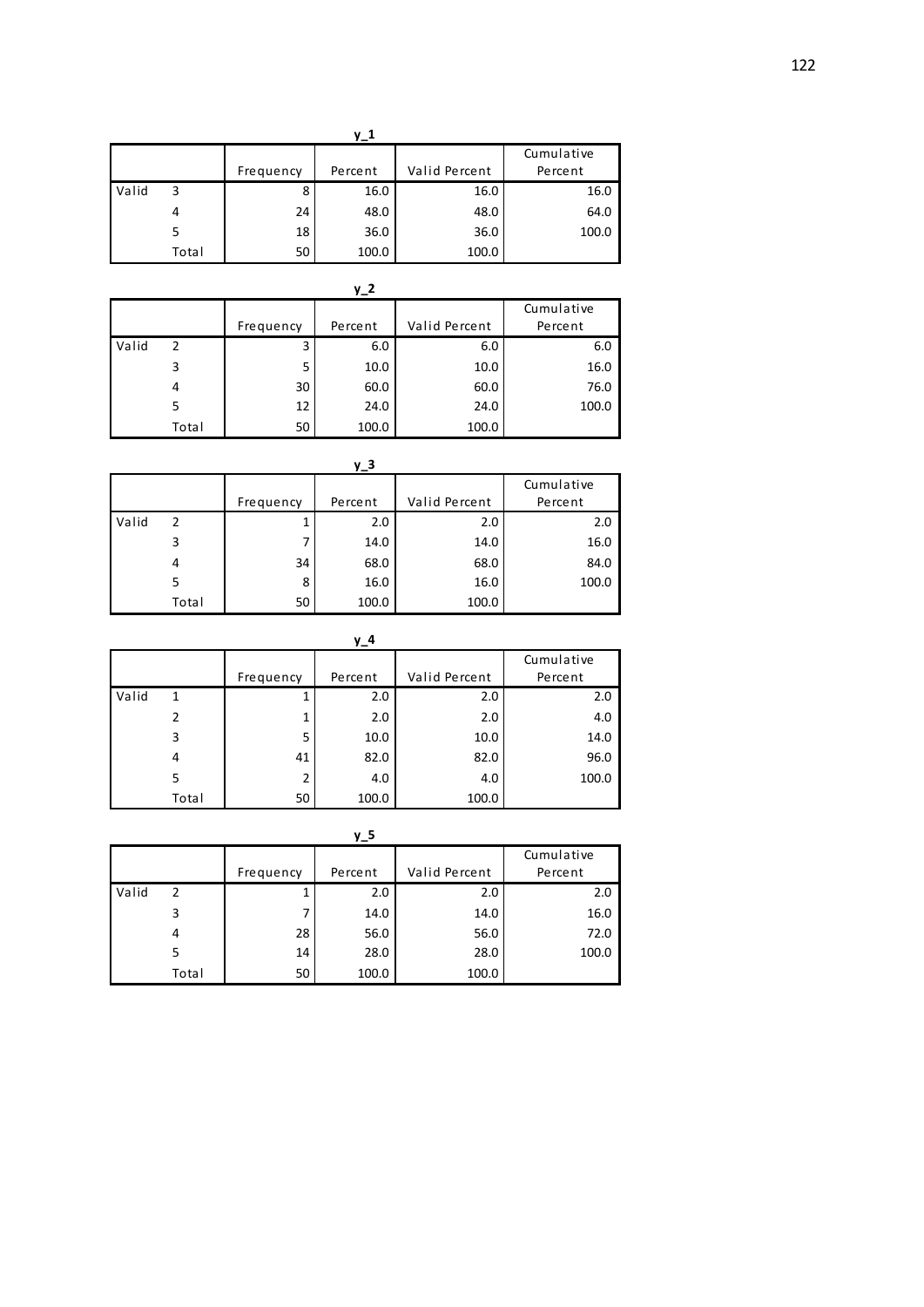|                |                      |                   | <b>Correlations</b> |                   |                   |                   |                   |
|----------------|----------------------|-------------------|---------------------|-------------------|-------------------|-------------------|-------------------|
|                |                      | $y_1$             | $y_2$               | $\underline{y}$ 3 | y_4               | $y_5$             | y_tot             |
| $y_1$          | Pears on Correlation | 1                 | $.372$ **           | .478              | .311              | .330 <sup>2</sup> | .700 <sup>°</sup> |
|                | $Sig. (2-tailed)$    |                   | .008                | .000              | .028              | .019              | .000              |
|                | N                    | 50                | 50                  | 50                | 50                | 50                | 50                |
| $y_2$          | Pears on Correlation | .372 <sup>2</sup> | $\mathbf{1}$        | .470              | .350 <sup>°</sup> | .447              | .759              |
|                | Sig. (2-tailed)      | .008              |                     | .001              | .013              | .001              | .000              |
|                | N                    | 50                | 50                  | 50                | 50                | 50                | 50                |
| y <sub>3</sub> | Pears on Correlation | .478              | .470                | 1                 | .363              | .422              | .754              |
|                | Sig. (2-tailed)      | .000              | .001                |                   | .010              | .002              | .000              |
|                | N                    | 50                | 50                  | 50                | 50                | 50                | 50                |
| $y_4$          | Pears on Correlation | .311              | .350 <sup>2</sup>   | .363 <sup>°</sup> | 1                 | .318              | .637 <sup>°</sup> |
|                | Sig. (2-tailed)      | .028              | .013                | .010              |                   | .025              | .000              |
|                | N                    | 50                | 50                  | 50                | 50                | 50                | 50                |
| $y_5$          | Pears on Correlation | .330 <sup>2</sup> | .447                | .422              | .318              | 1                 | .713              |
|                | Sig. (2-tailed)      | .019              | .001                | .002              | .025              |                   | .000              |
|                | N                    | 50                | 50                  | 50                | 50                | 50                | 50                |
| y tot          | Pears on Correlation | .700 <sup>1</sup> | .759                | .754              | .637              | .713              | 1                 |
|                | Sig. (2-tailed)      | .000              | .000                | .000              | .000              | .000              |                   |
|                | N                    | 50                | 50                  | 50                | 50                | 50                | 50                |

\*. Correlation is significant at the 0.05 level (2-tailed).

| <b>Reliability Statistics</b> |                  |            |  |  |  |  |
|-------------------------------|------------------|------------|--|--|--|--|
|                               | Cronbach's Alpha |            |  |  |  |  |
|                               | Based on         |            |  |  |  |  |
|                               | Standardized     |            |  |  |  |  |
| Cronbach's Alpha              | I te ms          | N of Items |  |  |  |  |
| 787                           |                  |            |  |  |  |  |

|                |                      | <b>Correlations</b> |      |      |                     |
|----------------|----------------------|---------------------|------|------|---------------------|
|                |                      | x1                  | x2   | x3   |                     |
| х1             | Pears on Correlation | 1                   | .613 | .943 | $.923$ <sup>*</sup> |
|                | Sig. (2-tailed)      |                     | .000 | .000 | .000                |
|                | N                    | 50                  | 50   | 50   | 50                  |
| x <sub>2</sub> | Pears on Correlation | .613                | 1    | .740 | .794                |
|                | Sig. (2-tailed)      | .000                |      | .000 | .000                |
|                | N                    | 50                  | 50   | 50   | 50                  |
| x3             | Pears on Correlation | .943                | .740 |      | .951                |
|                | Sig. (2-tailed)      | .000                | .000 |      | .000                |
|                | N                    | 50                  | 50   | 50   | 50                  |
| y              | Pears on Correlation | .923                | .794 | .951 | $\mathbf{1}$        |
|                | Sig. (2-tailed)      | .000                | .000 | .000 |                     |
|                | N                    | 50                  | 50   | 50   | 50                  |

\*\*. Correlation is significant at the 0.01 level (2-tailed).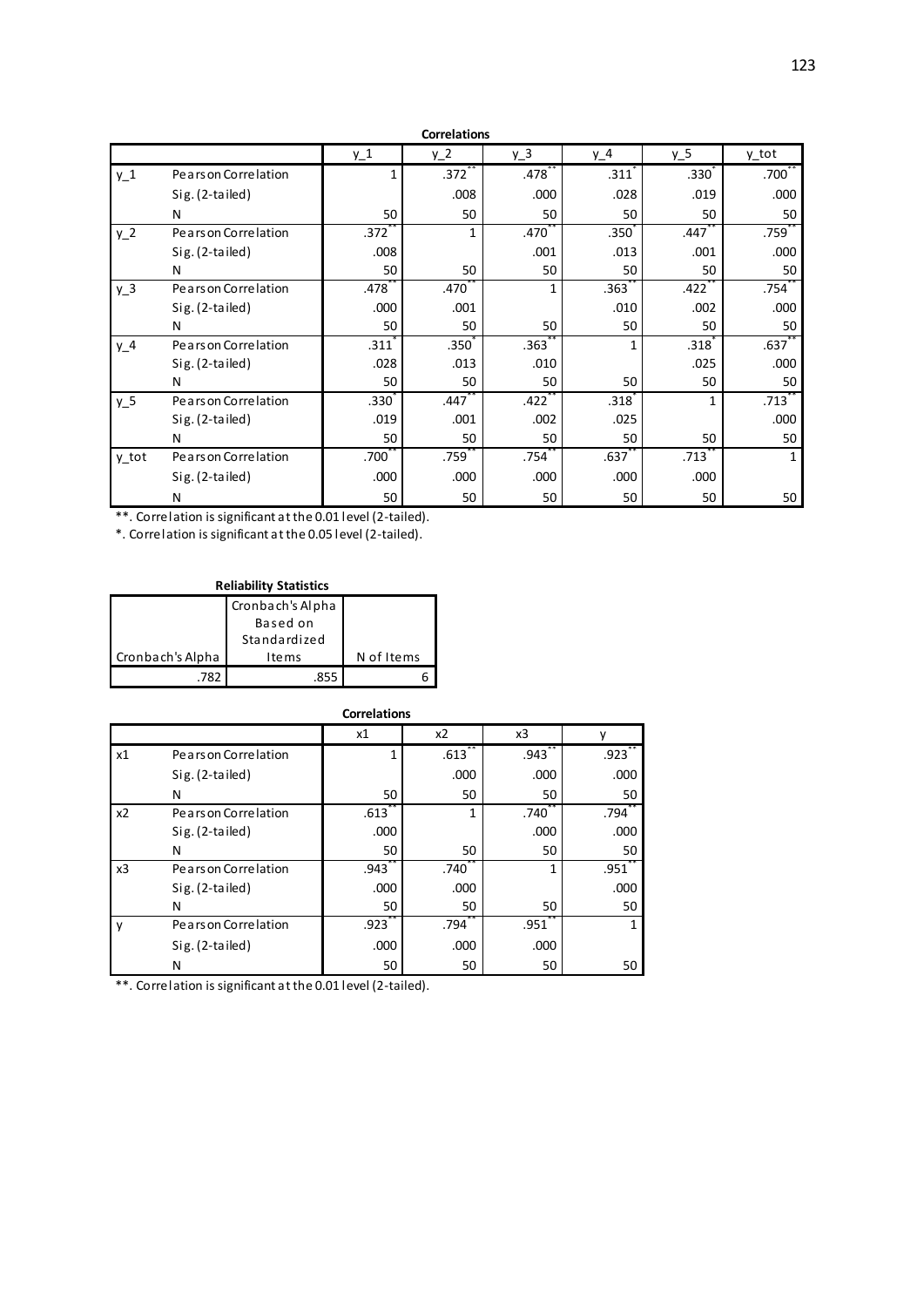#### **Regression**

| <b>Descriptive Statistics</b> |       |       |    |  |  |  |  |  |  |
|-------------------------------|-------|-------|----|--|--|--|--|--|--|
| Std. Deviation<br>Mean        |       |       |    |  |  |  |  |  |  |
|                               | 4.028 | .4882 | 50 |  |  |  |  |  |  |
| x1                            | 4.084 | .5673 | 50 |  |  |  |  |  |  |
| x <sub>2</sub>                | 3.960 | .5525 | 50 |  |  |  |  |  |  |
| x <sub>3</sub>                | 3.996 | .4907 | 50 |  |  |  |  |  |  |

|                      |    | <b>Correlations</b> |       |       |       |
|----------------------|----|---------------------|-------|-------|-------|
|                      |    |                     | x1    | x2    | x3    |
| Pears on Correlation | ٧  | 1.000               | .923  | .794  | .951  |
|                      | x1 | .923                | 1.000 | .613  | .943  |
|                      | x2 | .794                | .613  | 1.000 | .740  |
|                      | x3 | .951                | .943  | .740  | 1.000 |
| Sig. (1-tailed)      | ٧  |                     | .000  | .000  | .000  |
|                      | x1 | .000                |       | .000  | .000  |
|                      | x2 | .000                | .000  |       | .000  |
|                      | x3 | .000                | .000  | .000  |       |
| N                    | ٧  | 50                  | 50    | 50    | 50    |
|                      | x1 | 50                  | 50    | 50    | 50    |
|                      | x2 | 50                  | 50    | 50    | 50    |
|                      | x3 | 50                  | 50    | 50    | 50    |

### **Variables Entered/Removed<sup>a</sup>**

|       |                      | Variables |        |
|-------|----------------------|-----------|--------|
| Model | Variables Entered    | Removed   | Method |
|       | $x3, x2, x1^{\circ}$ |           | Enter  |
|       | .                    |           |        |

a. Dependent Variable: y

b. All requested variables entered.

## **Model**

**Summa**

**ry b**

|       |                     |        |            | Std. Error | Change Statistics |        |     |                 |               |
|-------|---------------------|--------|------------|------------|-------------------|--------|-----|-----------------|---------------|
|       |                     | R      | Adjusted R | of the     | R Square          |        |     |                 |               |
| Model | R                   | Square | Square     | Estimate   | Change            | Change | df1 | df <sub>2</sub> | Sig. F Change |
|       | $.971$ <sup>a</sup> | .942   | .938       | .1213      | .942              | 249.25 |     | 46              | .000          |

a. Predictors: (Constant), x3, x2, x1

b. Dependent Variable: y

|       | <b>ANOVA</b> <sup>a</sup> |                |    |             |         |                   |  |  |  |
|-------|---------------------------|----------------|----|-------------|---------|-------------------|--|--|--|
| Model |                           | Sum of Squares | df | Mean Square |         | Sig.              |  |  |  |
|       | Regression                | 11.004         |    | 3.668       | 249.255 | .000 <sup>b</sup> |  |  |  |
|       | Residual                  | .677           | 46 | .015        |         |                   |  |  |  |
|       | Total                     | 11.681         | 49 |             |         |                   |  |  |  |

a. Dependent Variable: y

b. Predictors: (Constant), x3, x2, x1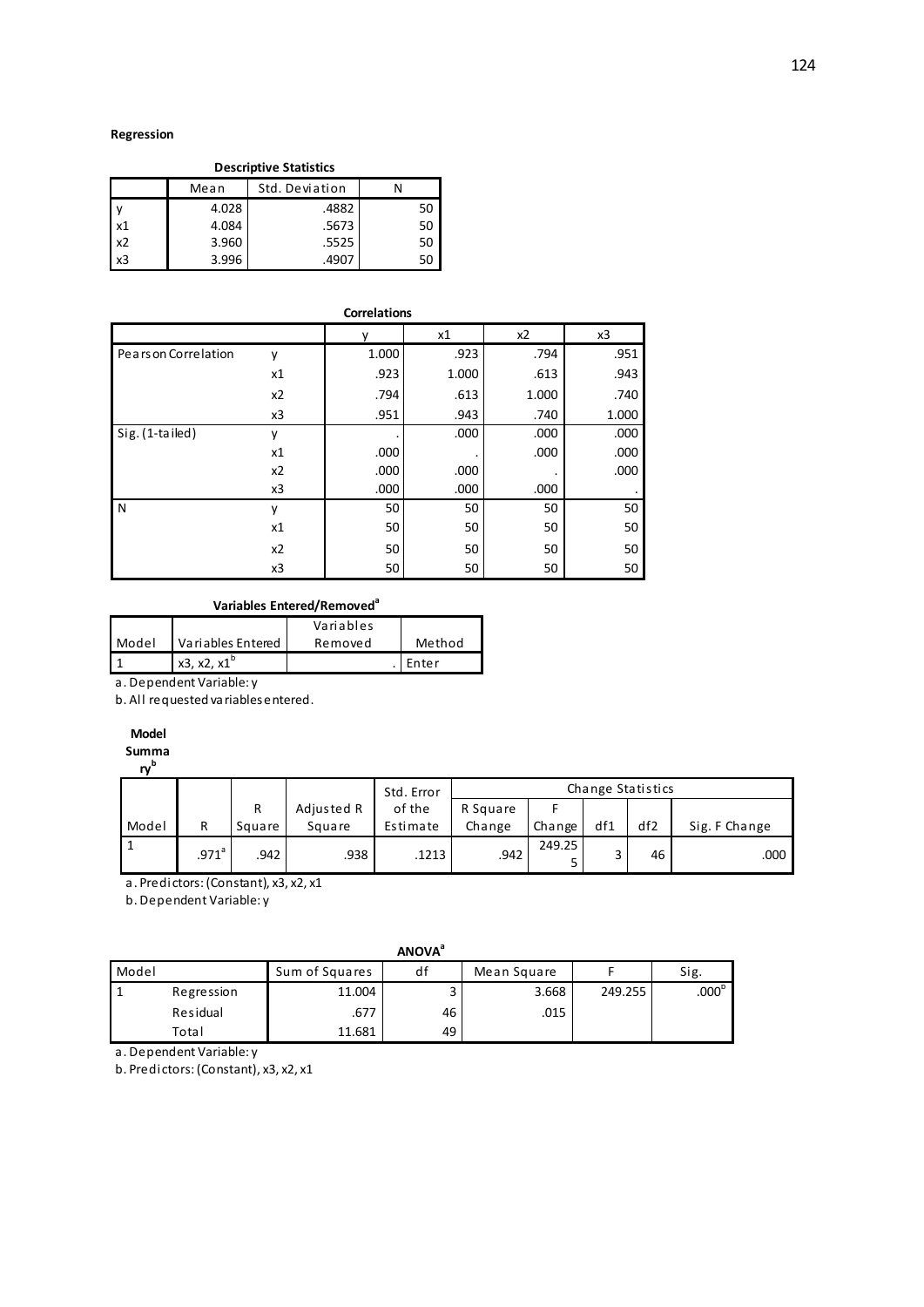# **Coeffici**

## **ents<sup>a</sup>**

|       |                | Unstandardized<br>Coefficients |            | Standardized<br>Coefficients |       |      |       | Correlations |      | Collinearity<br>Statistics |       |
|-------|----------------|--------------------------------|------------|------------------------------|-------|------|-------|--------------|------|----------------------------|-------|
|       |                |                                |            |                              |       |      | Zero- | Parti        |      | Toleran                    |       |
| Model |                | B                              | Std. Error | Beta                         | t     | Sig. | order | al           | Part | ce                         | VIF   |
|       | (Cons<br>tant) | .193                           | .146       |                              | 1.325 | .192 |       |              |      |                            |       |
|       | x1             | .389                           | .099       | .452                         | 3.935 | .000 | .923  | .502         | .140 | .196                       | 6.468 |
|       | x <sub>2</sub> | .251                           | .050       | .284                         | 4.986 | .000 | .794  | .592         | .177 | .388                       | 2.580 |
|       | x3             | .313                           | .134       | .315                         | 2.332 | .024 | .951  | .325         | .083 | .169                       | 4.458 |

a. Dependent Variable: y

|       | <b>Collinearity Diagnostics</b> <sup>"</sup> |            |                 |            |                      |     |     |  |  |  |
|-------|----------------------------------------------|------------|-----------------|------------|----------------------|-----|-----|--|--|--|
|       |                                              |            |                 |            | Variance Proportions |     |     |  |  |  |
| Model | Dimension                                    | Eigenvalue | Condition Index | (Constant) | х1                   | x2  | xЗ  |  |  |  |
|       |                                              | 3.981      | 1.000           | .00        | .00                  | .00 | .00 |  |  |  |
|       |                                              | .011       | 19.022          | .92        | .03                  | .02 | .01 |  |  |  |
|       |                                              | .008       | 22.707          | .03        | .06                  | .65 | .00 |  |  |  |
|       | 4                                            | .001       | 78.456          | .05        | .92                  | .33 | .99 |  |  |  |

a. Dependent Variable: y

| <b>Residuals Statistics<sup>ª</sup></b> |                                                   |        |          |       |    |  |  |  |  |  |
|-----------------------------------------|---------------------------------------------------|--------|----------|-------|----|--|--|--|--|--|
|                                         | Std. Deviation<br>Mean<br>Maximum<br>N<br>Minimum |        |          |       |    |  |  |  |  |  |
| <b>Predicted Value</b>                  | 2.684                                             | 4.696  | 4.028    | .4739 | 50 |  |  |  |  |  |
| Std. Predicted Value                    | $-2.835$                                          | 1.410  | .000     | 1.000 | 50 |  |  |  |  |  |
| Standard Error of Predicted             | .019                                              | .084   | .032     | .012  | 50 |  |  |  |  |  |
| Value                                   |                                                   |        |          |       |    |  |  |  |  |  |
| Adjusted Predicted Value                | 2.712                                             | 4.707  | 4.029    | .4719 | 50 |  |  |  |  |  |
| Residual                                | $-.2466$                                          | .2347  | .0000    | .1175 | 50 |  |  |  |  |  |
| Std. Residual                           | $-2.033$                                          | 1.935  | .000     | .969  | 50 |  |  |  |  |  |
| Stud. Residual                          | $-2.135$                                          | 1.982  | $-.005$  | 1.005 | 50 |  |  |  |  |  |
| Deleted Residual                        | $-.2721$                                          | .2463  | $-.0013$ | .1267 | 50 |  |  |  |  |  |
| Stud. Deleted Residual                  | $-2.225$                                          | 2.050  | $-.005$  | 1.017 | 50 |  |  |  |  |  |
| Mahal. Distance                         | .225                                              | 22.696 | 2.940    | 3.643 | 50 |  |  |  |  |  |
| Cook's Distance                         | .000                                              | .118   | .020     | .024  | 50 |  |  |  |  |  |
| Centered Leverage Value                 | .005                                              | .463   | .060     | .074  | 50 |  |  |  |  |  |

a. Dependent Variable: y

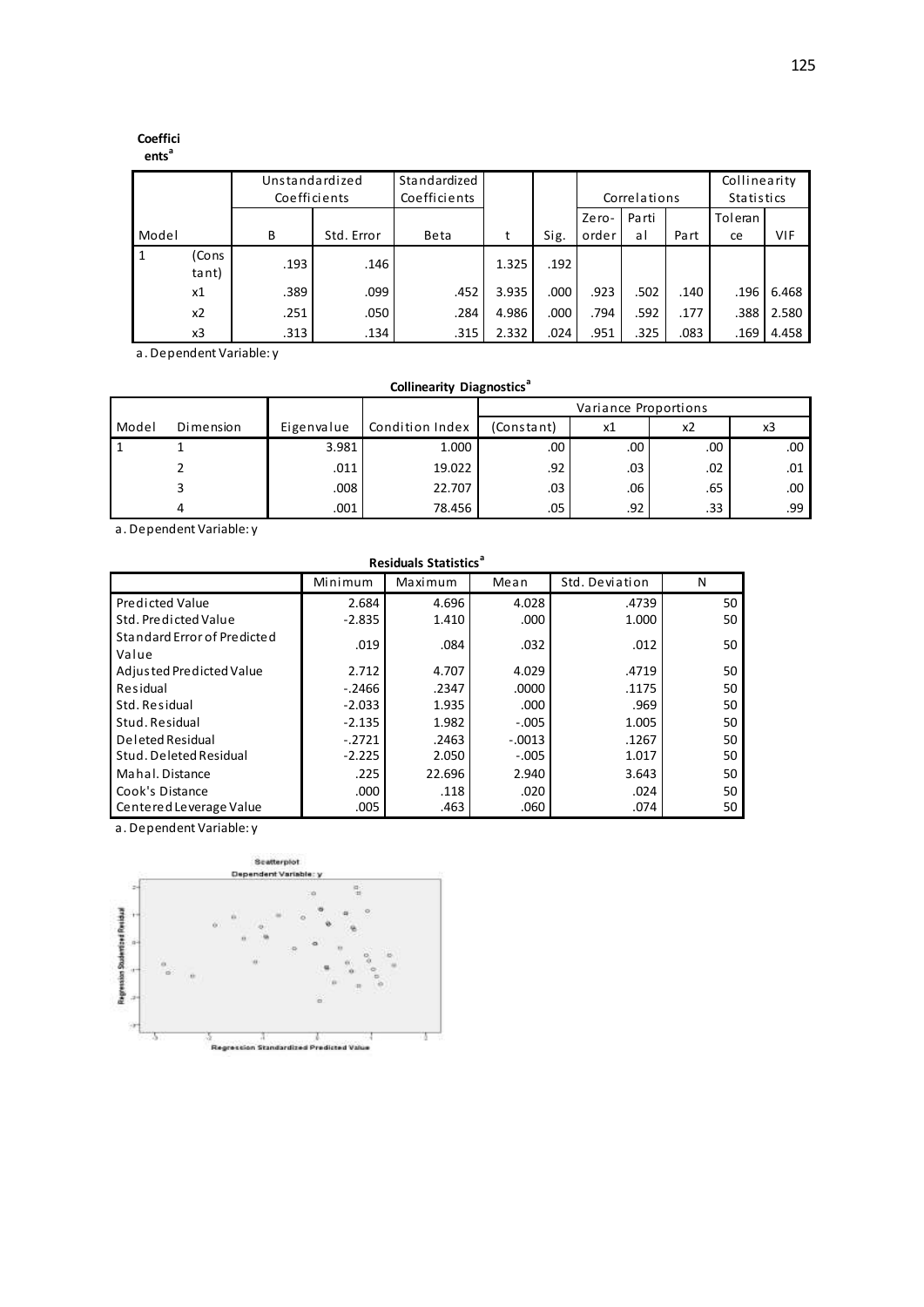|                |                         | <b>Correlations</b>     |                   |           |                      |                   |                             |
|----------------|-------------------------|-------------------------|-------------------|-----------|----------------------|-------------------|-----------------------------|
|                |                         |                         | x1                | x2        | x3                   | v                 | Unstandardize<br>d Residual |
| Spearman's rho | x1                      | Correlation Coefficient | 1.000             | .554      | $.897$ <sup>**</sup> | .860 <sup>°</sup> | $-.106$                     |
|                |                         | Sig. (2-tailed)         |                   | .000      | .000                 | .000              | .464                        |
|                |                         | N                       | 50                | 50        | 50                   | 50                | 50                          |
|                | x2                      | Correlation Coefficient | .554              | 1.000     | $.648$ **            | .720 <sup>2</sup> | $-.106$                     |
|                |                         | Sig. (2-tailed)         | .000              |           | .000                 | .000              | .464                        |
|                |                         | N                       | 50                | 50        | 50                   | 50                | 50                          |
|                | x3                      | Correlation Coefficient | $.897***$         | $.648$ ** | 1.000                | .894 <sup>°</sup> | $-.107$                     |
|                |                         | Sig. (2-tailed)         | .000              | .000      |                      | .000              | .460                        |
|                |                         | N                       | 50                | 50        | 50                   | 50                | 50                          |
|                | y                       | Correlation Coefficient | .860 <sup>°</sup> | $.720***$ | $.894***$            | 1.000             | .220                        |
|                |                         | Sig. (2-tailed)         | .000              | .000      | .000                 |                   | .124                        |
|                |                         | N                       | 50                | 50        | 50                   | 50                | 50                          |
|                | Unstandardized Residual | Correlation Coefficient | $-.106$           | $-.106$   | $-.107$              | .220              | 1.000                       |
|                |                         | Sig. (2-tailed)         | .464              | .464      | .460                 | .124              | $\bullet$                   |
|                |                         | N                       | 50                | 50        | 50                   | 50                | 50                          |

#### **One-Sample Kolmogorov-Smirnov Test**

|                                  |                | x1                | x2                | x3                |                   | Unstandardized<br>Residual |
|----------------------------------|----------------|-------------------|-------------------|-------------------|-------------------|----------------------------|
| N                                |                | 50                | 50                | 50                | 50                | 50                         |
| Normal Parameters <sup>a,b</sup> | Mean           | 4.084             | 3.960             | 3.996             | 4.028             | .0000000                   |
|                                  | Std. Deviation | .5673             | .5525             | .4907             | .4882             | .11753613                  |
| Most Extreme Differences         | Absolute       | .231              | .189              | .243              | .217              | .107                       |
|                                  | Positive       | .122              | .113              | .125              | .123              | .107                       |
|                                  | Negative       | $-.231$           | $-.189$           | $-.243$           | $-.217$           | $-.102$                    |
| Test Statistic                   |                | .231              | .189              | .243              | .217              | .107                       |
| Asymp. Sig. (2-tailed)           |                | .000 <sup>c</sup> | .000 <sup>c</sup> | .000 <sup>c</sup> | .000 <sup>c</sup> | $.200^{\text{c,d}}$        |

a. Test distribution is Normal.

b. Calculated from data.

c. Lilliefors Significance Correction.

d. This is a lower bound of the true significance.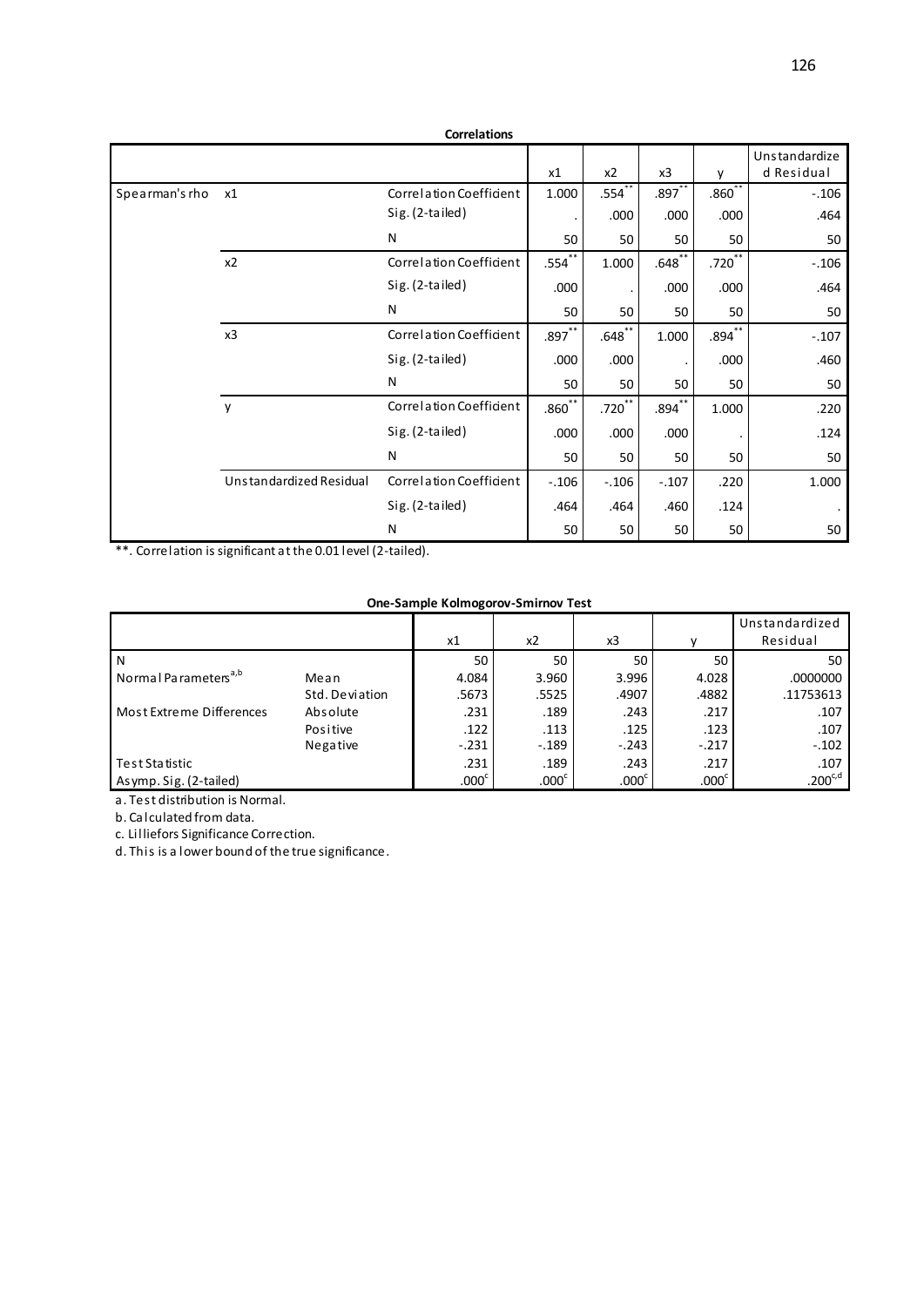## **KUESIONER PENELITIAN**

## **PENGARUH KOMPETENSI, BUDAYA ORGANISASI DAN DISIPLIN KERJA TERHADAP KINERJA PETUGAS PROTOKOLER PADA BIRO HUMAS DAN PROTOKOL SEKRETARIAT DAERAH PROVINSI SULAWESI SELATAN**

Dalam rangka menyelesaikan studi Magister Manajemen Konsentrasi SDM pada Universitas Muslim Indonesia Makassar, saya mohon kepada Bapak/Ibu/Saudara berkenan meluangkan waktu untuk mengisi pernyataan kuesioner ini. Kuesioner ini dibuat sebagai bahan penelitian dalam memenuhi tugas skripsi. Sumber informasi dari kuesioner ini terjaga kerahasiaannya. Jawaban yang Bapak/Ibu/Saudara berikan sangat berarti bagi saya sebagai bahan untuk menyusun laporan penelitian. Jawaban yang saya harapkan adalah jawaban yang sejujurnya sesuai dengan keadaan sebenarnya.Atas bantuan dan kesediaanya Bapak/Ibu/Saudara, saya ucapkan terima kasih.

> Hormat Saya, Muhammad Yasir Natsir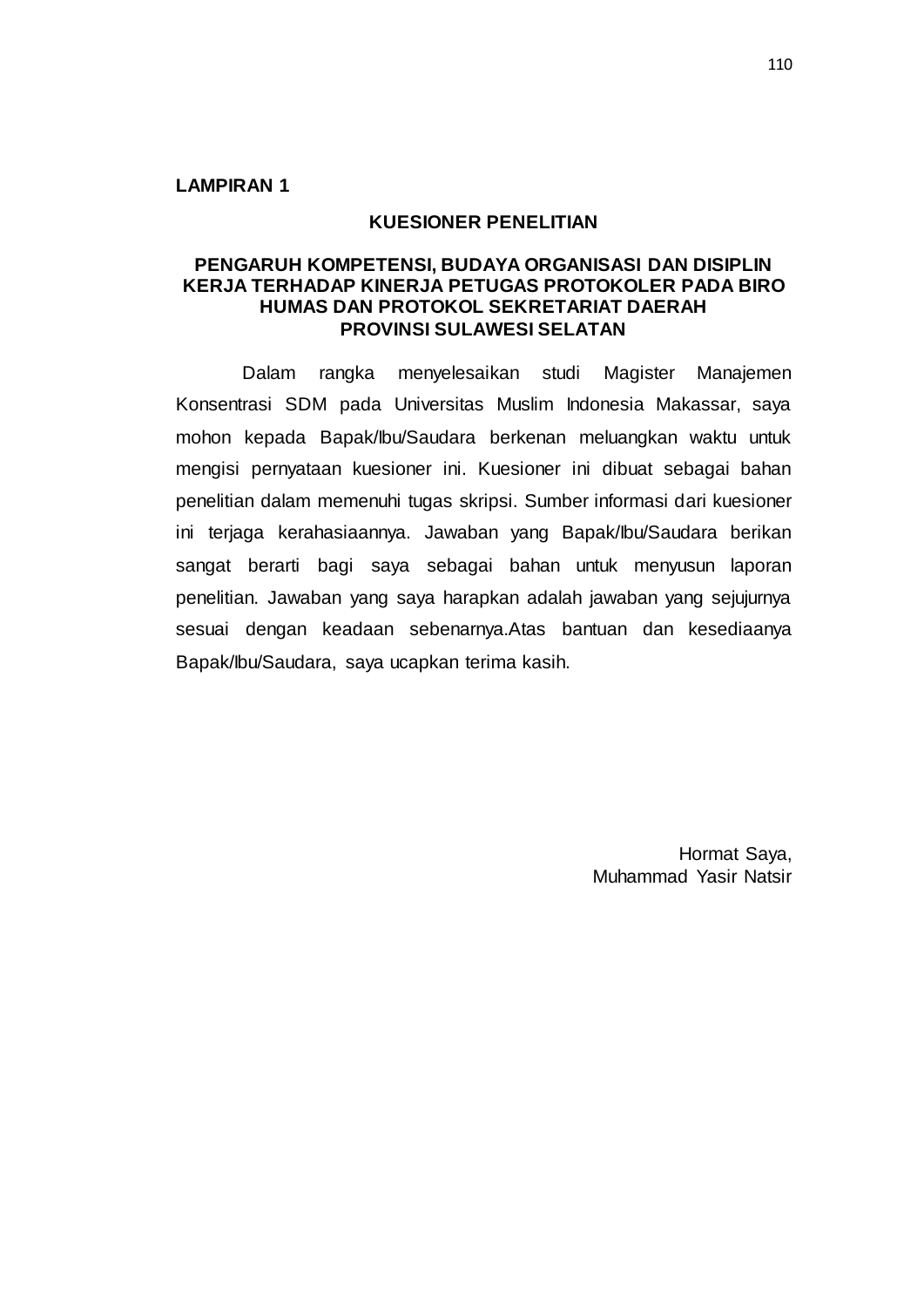- A. Petunjuk Pengisian Kuesioner.
- 1. Pernyataan yang ada, mohon dibaca dan dipahami dengan sebaikbaiknya serta dibandingkan dengan praktek kerja atau keadaan kerja Bapak/Ibu/Saudara yang sebenarnya.
- 2. Setiap pernyataan diikuti oleh 5 (lima) pilihan Bapak/Ibu/Saudara cukup memilih salah satu dari 5 (lima) jawaban yang tersedia dengan ketentuan sebagai berikut :

SS = Sangat Setuju

S = Setuju

RR = Ragu-ragu

TS = Tidak Setuju

STS= Sangat Tidak Setuju

- 3. Cara pengisian sesuai dengan Bapak/Ibu/Saudara praktekan dalam pekerjaan.
- B. Isilah jawaban Bapak/Ibu/Saudara dengan cara checklist (v) dikolom yang telah tersedia.
- C. Harap diperiksa seluruh pertanyaan dipastikan telah dijawab dengan benar dan dikembalikan kembali.
- D. Terima kasih atas partisipasi Bapak/Ibu/Saudara telah mengisi kuesioner penelitian.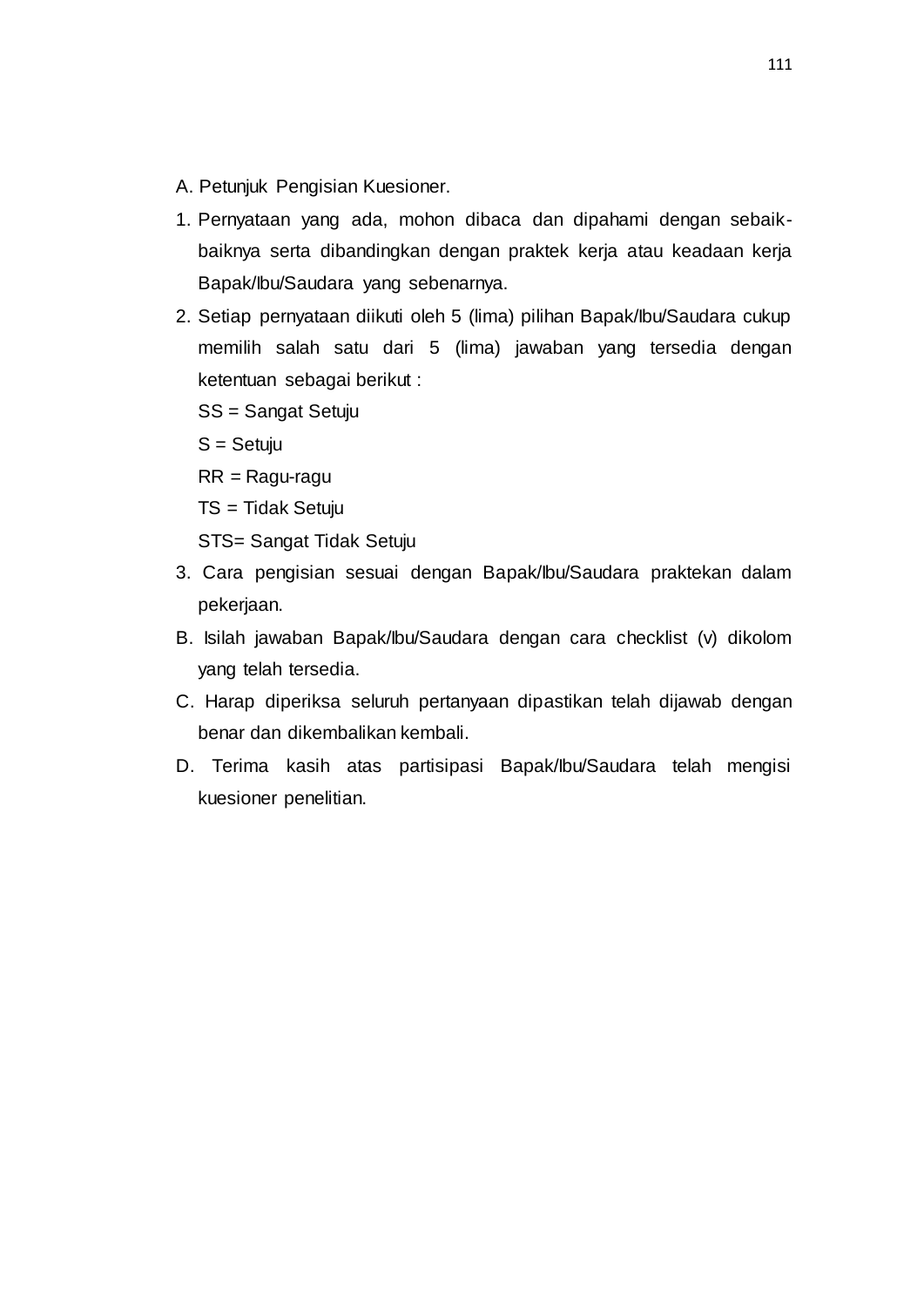## **Identitas Responden**

- 1. No. Resp. : ......................................(\*Di abaikan)
- 2. Nama : …………………………(\*\*boleh tidak di isi)
- 3. Usia : ………tahun
- 4. Jenis kelamin :
- Laki-laki
- Perempuan
- 5. Status tingkat pendidikan :

| SD           |  |
|--------------|--|
| <b>SMP</b>   |  |
| <b>SMA</b>   |  |
| SARJANA (S1) |  |
| Lainnya (    |  |
|              |  |

- 6. Jabatan Pekerjaan : ............................
- 7. Masa Kerja : ............................

| N <sub>O</sub> | PERNYATAAN KINERJA<br><b>PEGAWAI</b>                                                                                                                                                                     | <b>ALTERNATIF JAWABAN</b> |   |           |           |            |
|----------------|----------------------------------------------------------------------------------------------------------------------------------------------------------------------------------------------------------|---------------------------|---|-----------|-----------|------------|
|                |                                                                                                                                                                                                          | <b>SS</b>                 | S | <b>RR</b> | <b>TS</b> | <b>STS</b> |
| 1              | Pengetahuan merupakan keahlian<br>dari seorang petugas protokoler<br>baik secara praktis dan teknik<br>pada Biro Humas dan Protokol<br>Sekretariat Daerah Provinsi<br>Sulawesi Selatan.                  |                           |   |           |           |            |
| 2              | Kepercayaan merupakan tingkatan<br>dari petugas protokoler dapat<br>dipercaya berkaitan dengan tugas<br>dan pekerjaannya pada Biro<br>Humas dan Protokol Sekretariat<br>Daerah Provinsi Sulawesi Selatan |                           |   |           |           |            |
| 3              | Kualitas kerja merupakan akurasi,<br>ketelitian dalam suatu pekerjaan<br>dari petugas protokoler pada Biro<br>Humas dan Protokol Sekretariat<br>Daerah Provinsi Sulawesi Selatan                         |                           |   |           |           |            |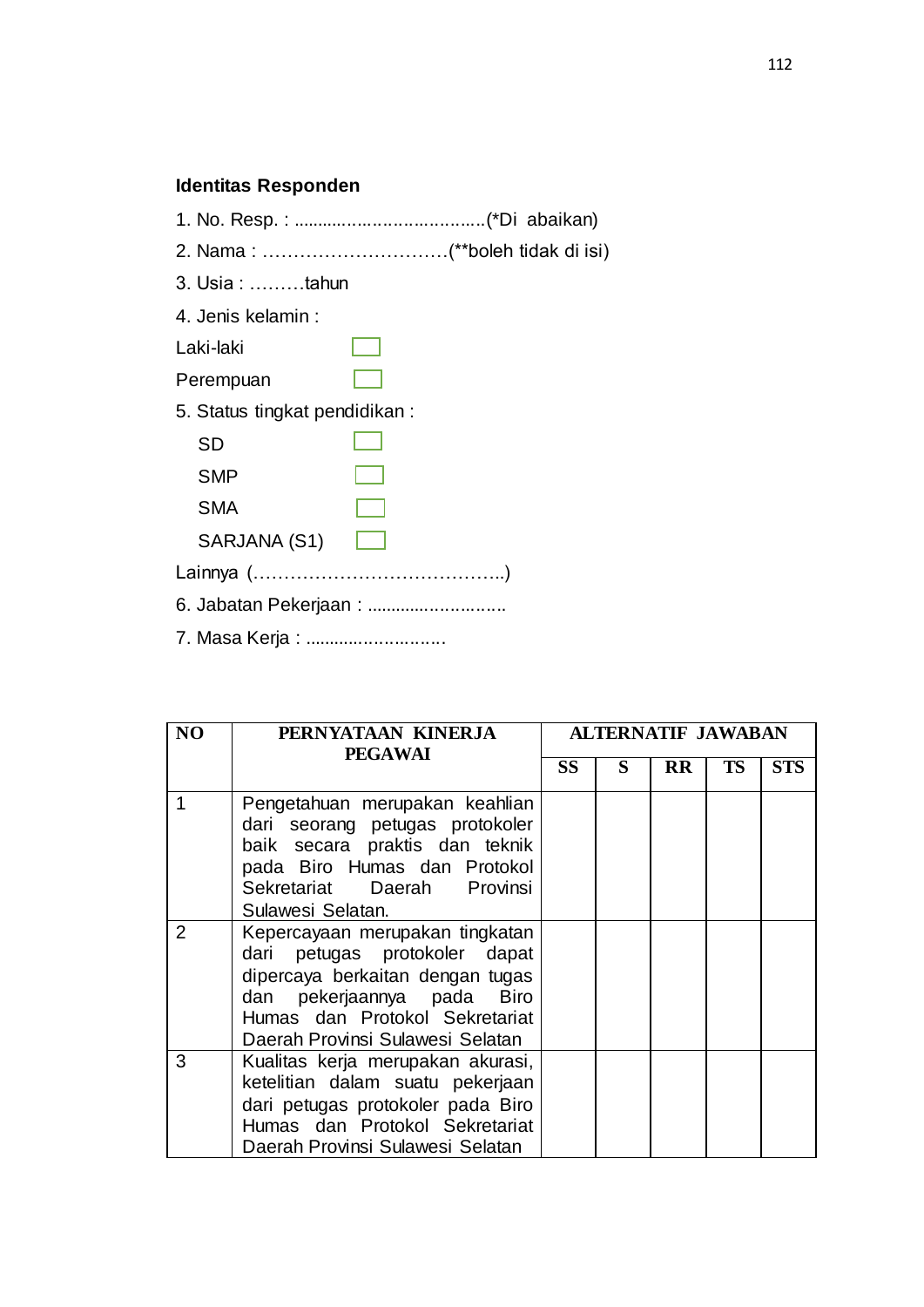|   | Produktivitas kerja merupakan<br>kuantitas dan efisiensi kerja yang<br>dihasilkan petugas protokoler pada<br>Biro Humas dan Protokol<br>Sekretariat Daerah Provinsi<br>Sulawesi Selatan |  |  |  |
|---|-----------------------------------------------------------------------------------------------------------------------------------------------------------------------------------------|--|--|--|
| 5 | Ketersediaan merupakan tingkatan<br>dimana petugas protokoler tepat<br>waktu dalam menjalankan<br>mengobservasi<br>tugasnya,<br>penentuan waktu                                         |  |  |  |

| $\overline{NO}$ | <b>PERNYATAAN KOMPETENSI</b>                                                                                                                                      | <b>ALTERNATIF JAWABAN</b> |   |                           |           |            |  |
|-----------------|-------------------------------------------------------------------------------------------------------------------------------------------------------------------|---------------------------|---|---------------------------|-----------|------------|--|
|                 |                                                                                                                                                                   | SS                        | S | <b>RR</b>                 | <b>TS</b> | <b>STS</b> |  |
| $\mathbf{1}$    | Petugas protokoler<br>mempunyai<br>pengetahuan tentang<br>tata cara<br>upacara yang benar                                                                         |                           |   |                           |           |            |  |
| $\overline{2}$  | Petugas protokoler<br>mempunyai<br>Pemahaman tentang<br>tata cara<br>penghormatan kepada pimpinan                                                                 |                           |   |                           |           |            |  |
| 3               | Petugas protokoler<br>mempunyai<br>kemampuan dalam berkomunikasi<br>baik kepada masyarakat<br>yang<br>maupun pada pimpinan                                        |                           |   |                           |           |            |  |
| $\overline{4}$  | Petugas protokoler mampu<br>memahami suatu nilai dari tata<br>cara berpakaian yang rapi                                                                           |                           |   |                           |           |            |  |
| 5               | protokoler<br>Petugas<br>mampu<br>memahami sikap (attitude) pada<br>saat melayani tamu                                                                            |                           |   |                           |           |            |  |
| $\overline{NO}$ | PERNYATAAN BUDAYA                                                                                                                                                 |                           |   | <b>ALTERNATIF JAWABAN</b> |           |            |  |
|                 | <b>ORGANISASI</b>                                                                                                                                                 | $\overline{\text{ss}}$    | S | <b>RR</b>                 | <b>TS</b> | <b>STS</b> |  |
| $\mathbf{1}$    | Petugas protokoler harus<br>mempunyai kesiapan dalam suatu<br>kegiatan harus stand by 1 jam<br>sebelumnya                                                         |                           |   |                           |           |            |  |
| $\overline{2}$  | Petugas protokoler harus siap<br>dalam<br>pengaturan<br>kordinasi<br>dengan lengkap pada setiap sektor<br>yang terkait baik dari Kabupaten<br>sampai dengan Kota. |                           |   |                           |           |            |  |